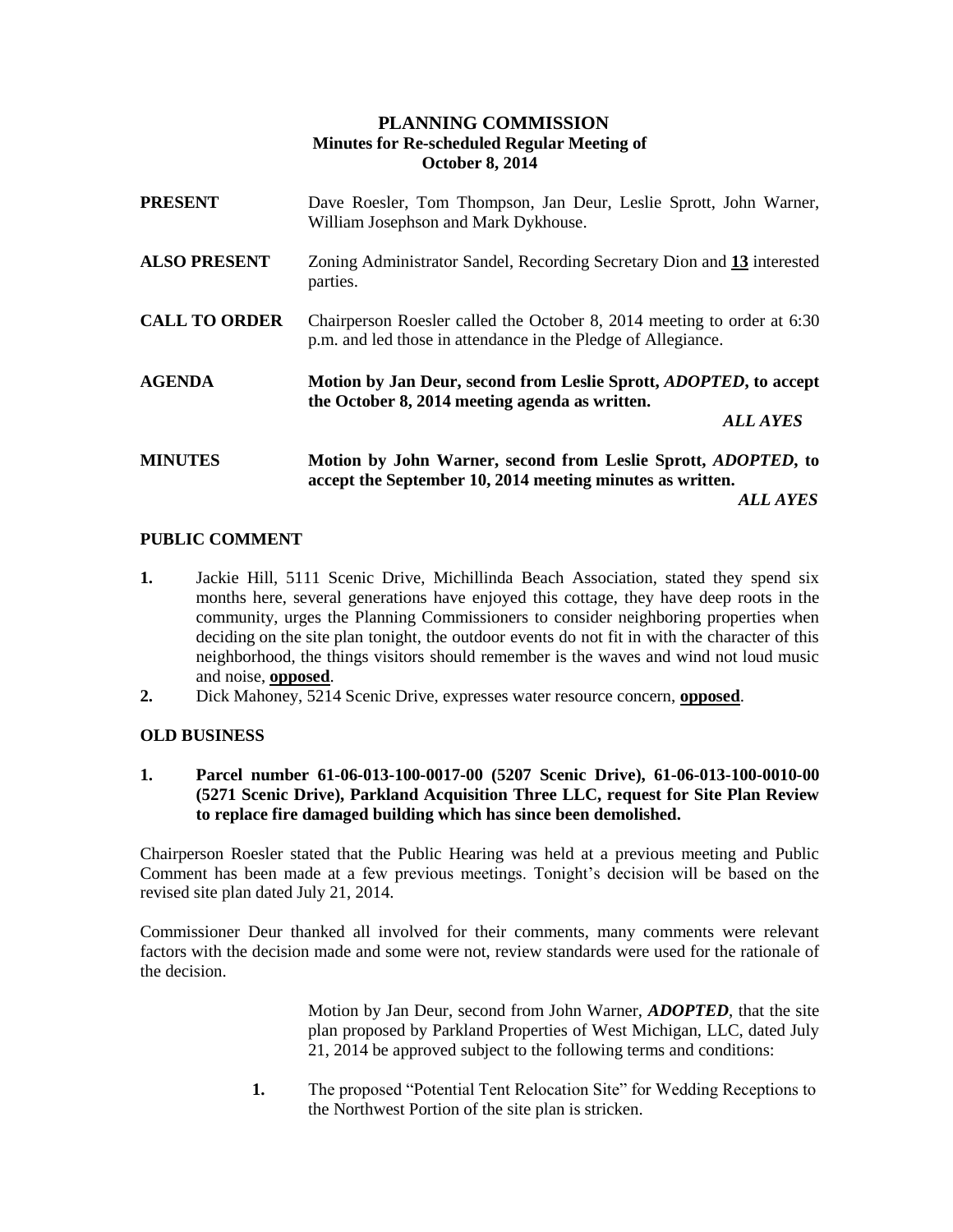- **2.** The Applicant must receive all necessary County, State, Federal and Township permits and shall otherwise satisfy any requirements imposed by the Muskegon County Road Commission, Muskegon County Health Department, Muskegon County Drain Commissioner and the White Lake Fire Authority.
- **3.** The proposed construction shall be commenced on or before 1 year from today's date unless extensions are granted in accordance with the Township's Zoning Ordinance.
- **4.** General Note number 5 to the site plan is amended to state that the proposed North and South Buildings shall be limited to the number of separate units as existed on site prior to the fire which destroyed the main lodge. The maximum occupancy shall not exceed that which existed on site prior to the fire which destroyed the main lodge.
- **5.** In the event a court of competent jurisdiction determines that any part of the site plan as approved constitutes an unlawful expansion of a lawful nonconforming use, such judgment or decree shall be deemed to constitute an amendment to the site plan and made a part thereof.

The rationale for approving the site plan as stated is based upon an exhaustive review of the site plan and the following findings:

- **A.** The uses and structures proposed will not adversely affect the public health, safety, or welfare; the proposed uses and structures will not impede the normal and orderly development or improvement of surrounding property for permitted uses;
- **B.** Vehicular and pedestrian traffic is well defined, safe and convenient for ingress/egress to, from and within the site;
- **C.** The flow of traffic within the site and the connection to Scenic Drive provides a safe and efficient circulation system and has no negative impact for traffic within Fruitland Township;
- **D.** The site plan preserves native ecological communities and does not have a negative impact to fish and wildlife;
- **E.** Areas of natural drainage are preserved in their natural state to provide areas for natural habitats, preserve drainage patterns and maintain the natural characteristics of the land; rain gardens are proposed where appropriate;
- **F.** The site plan does not alter the visual and sound privacy of those who will be staying at the resort and adjacent dwellings that existed at the time of the fire that destroyed the main lodge;
- **G.** All buildings and groups of buildings have been arranged to permit necessary emergency vehicle access as requested by the White Lake Fire Authority;
- **H.** The driveway has not been altered from what existed at the time of the fire that destroyed the main lodge except at the West end of the drive and as newly designed satisfies Fruitland Township requirements, and those imposed by the Muskegon County Road Commission;
- **I.** Exterior lighting has been arranged to deflect away from adjacent properties and does not interfere with the vision of motorists along adjacent streets. Lighting of buildings or structures has been minimized to reduce light pollution and preserve the rural character of the Fruitland Township;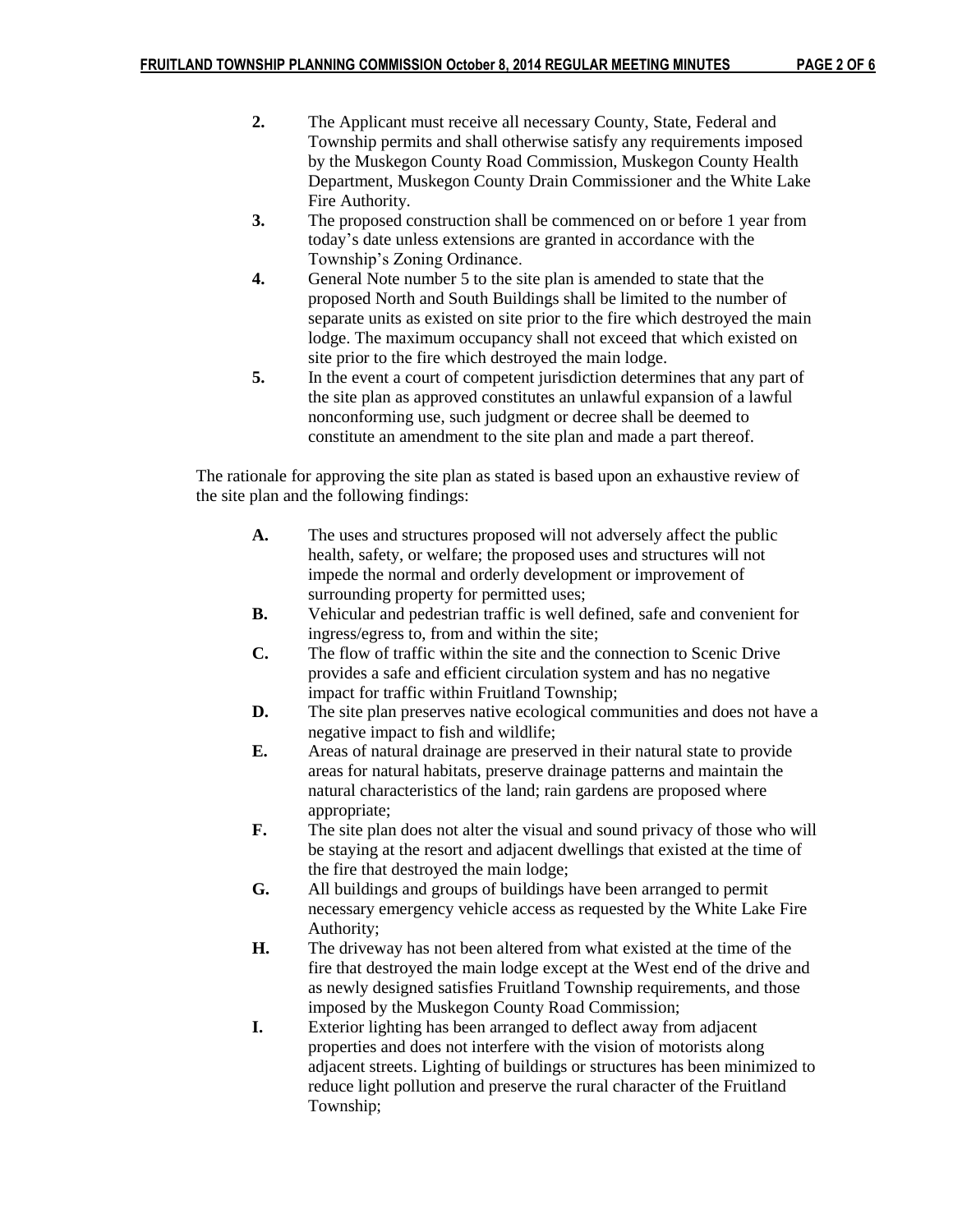- **J.** Outside storage areas, including areas for the storage of trash, are adequately screened;
- **K.** Entrances and exits are located appropriately so as to maximize the convenience and safety for persons entering or leaving the site;
- **L.** The approval of the site plan as conditioned satisfies the general purposes and spirit of the Fruitland Township Zoning Ordinance and Master Plan;
- **M.** The lack of a public sanitary sewer system will not have an adverse effect on area lakes, the watershed involved or other environmental factors; and
- **N.** The lack of a public water system will not adversely affect area lakes, the watershed involved or other environmental factors;
- **O.** Applicant has assured the Planning Commission that, if abandoned or out of service storage tanks are found on the building site, they will be removed in accordance with applicable laws.

# **DISCUSSION**

Commissioner Thompson stated he spoke with Chief Holman from the White Lake Fire Authority who said there was a letter on file from 2005 that said there were seventeen rooms at that time, however, we have affidavits stating different numbers. He believes the noise issue needs to be addressed, however, that is a Township Law (Regulatory Ordinance) and needs to be addressed with the Township Board of Trustees.

No Comment from other Commissioners.

Chairperson Roesler advised Commissioner Thompson he is correct in the fact that any issues outside the replacement of the building that burned would not come before the Planning Commission.

## **Correspondence**

Chairperson Roesler stated the following will be made part of the record:

Letter dated October 3, 2014 from Rose & Rose, James Rose, received October  $6<sup>th</sup>$ . Letter dated October 6, 2014 from Britton & Bossenbroek PLC, David L. Bossenbroek, received October  $7<sup>th</sup>$ . Affidavit of Donald Eilers from Rose & Rose received October  $7<sup>th</sup>$ .

Outline from Rose & Rose, Rachel Novak, received October 8<sup>th</sup>.

**ROLL CALL VOTE:** Josephson *AYE*, Sprott *AYE*, Dykhouse *AYE*, Deur *AYE*, Warner *AYE*, Thompson *AYE*, Roesler *AYE*

 **ALL AYES**

## **2. Reports from Sub-Committees**

 **Fences, walls, hedges, berms and screens language in Lakefront Districts (subcommittee is Commissioners Warner, Roesler and Sprott)**

No Report

 **Zoning for Sylvan Beach (sub-committee is Commissioners Sprott, Thompson, Warner and representative from Sylvan Beach)**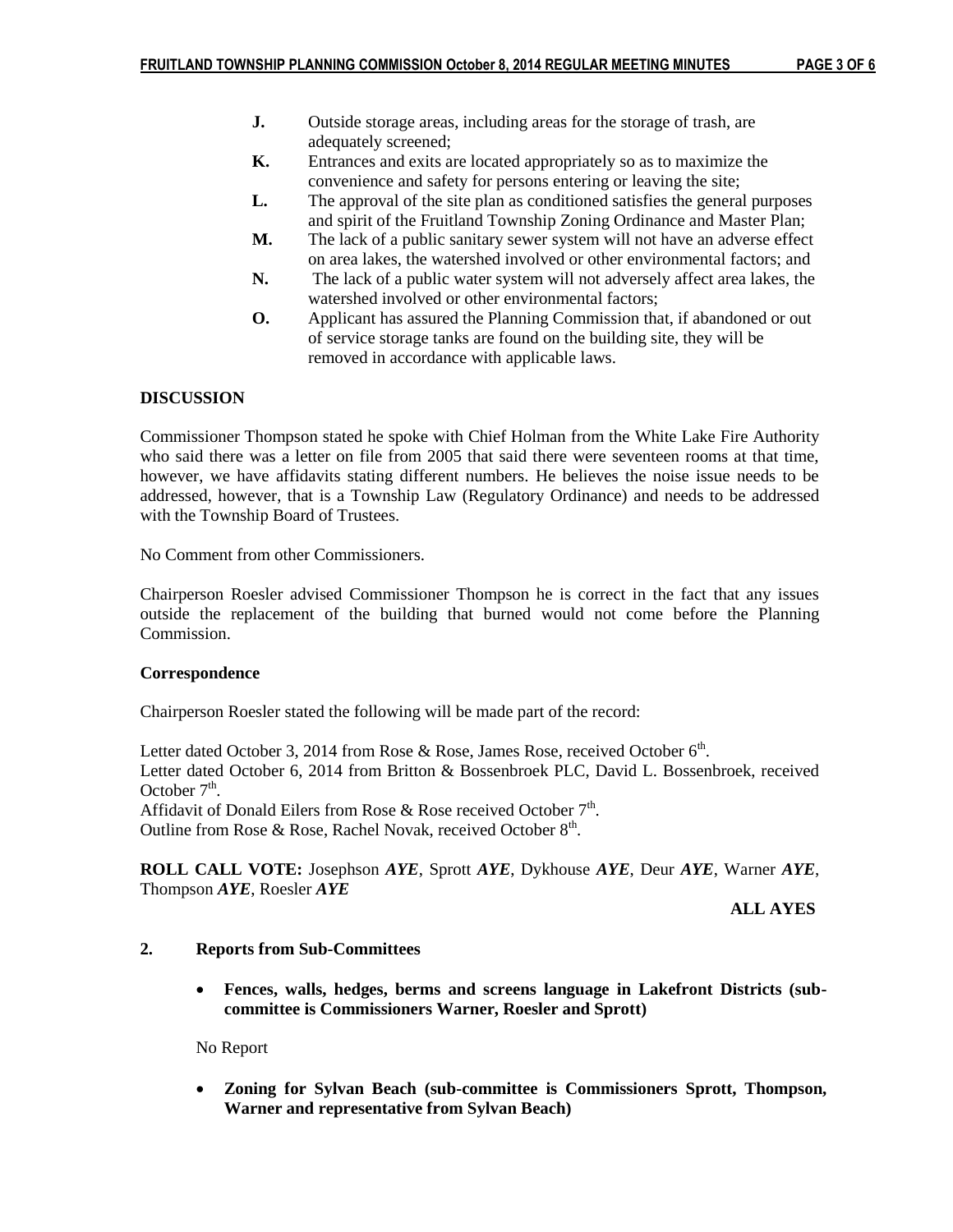The sub-committee met to discuss possible options for this area. Commissioner Sprott stated that Sylvan Beach has a lot of open space; it is owned by one entity with people owning shares (leaseholds). All but one has been built on. Because some cottages have been moved there is no way the plat would match the original plat. Zoning Administrator Sandel advised this plat was vacated in the 1950's so it doesn't matter. Consensus of the sub-committee is they want to propose rules that would avoid the leaseholds from having to come to the Zoning Board of Appeals every time they want to do something. A minimum between buildings needs to be set for safety concerns. Sylvan Beach also has a modification committee that has to approve everything before it can be done. Signed permission is necessary from the adjacent neighbors.

> Motion by Jan Deur, second from Leslie Sprott, *ADOPTED*, to suspend rules for public comment.

### **ALL AYES**

Irene Pierson, 6100 Murray Road, stated the rules and regulations for the modification committee were just updated this past summer. They are straight forward. Review is done by the modification committee, however; the Sylvan Beach Association Board makes the final decision on proposals. When decisions are made they do try to allow for fire safety.

> Motion by Jan Deur, second from Leslie Sprott, *ADOPTED*, to un-suspend rules and return to regular meeting.

#### **ALL AYES**

Commissioner Thompson stated the sub-committee talked about creating a possible overlay district for this type of situation, the same model could be used for Michillinda Beach Association also.

Commissioner Sprott stated she asked Keith from White Lake Fire Authority what the separation would be, he stated nothing in Sylvan Beach meets it, and he also told her the address signs are not enough to get them to a house for emergencies.

The sub-committee is going to set up a meeting with the current president of Sylvan Beach, Jennifer Day, for further discussion.

Commissioner Warner, chair of the Zoning Board of Appeals stated most cases from Sylvan Beach are for a variance from setbacks.

Consensus of all commissioners is this seems like a plausible plan that should be fairly easy to implement.

During further discussion it was stated that there are sixty two homes total and that four of them are not part of Sylvan Beach Association that would more than likely need to follow the requirements for the zoning district they are located in.

Commissioner Josephson believes the four not part of Sylvan Beach Association need to be part of the overlay, why exclude them.

Zoning Administrator Sandel stated he believes they should be given the option.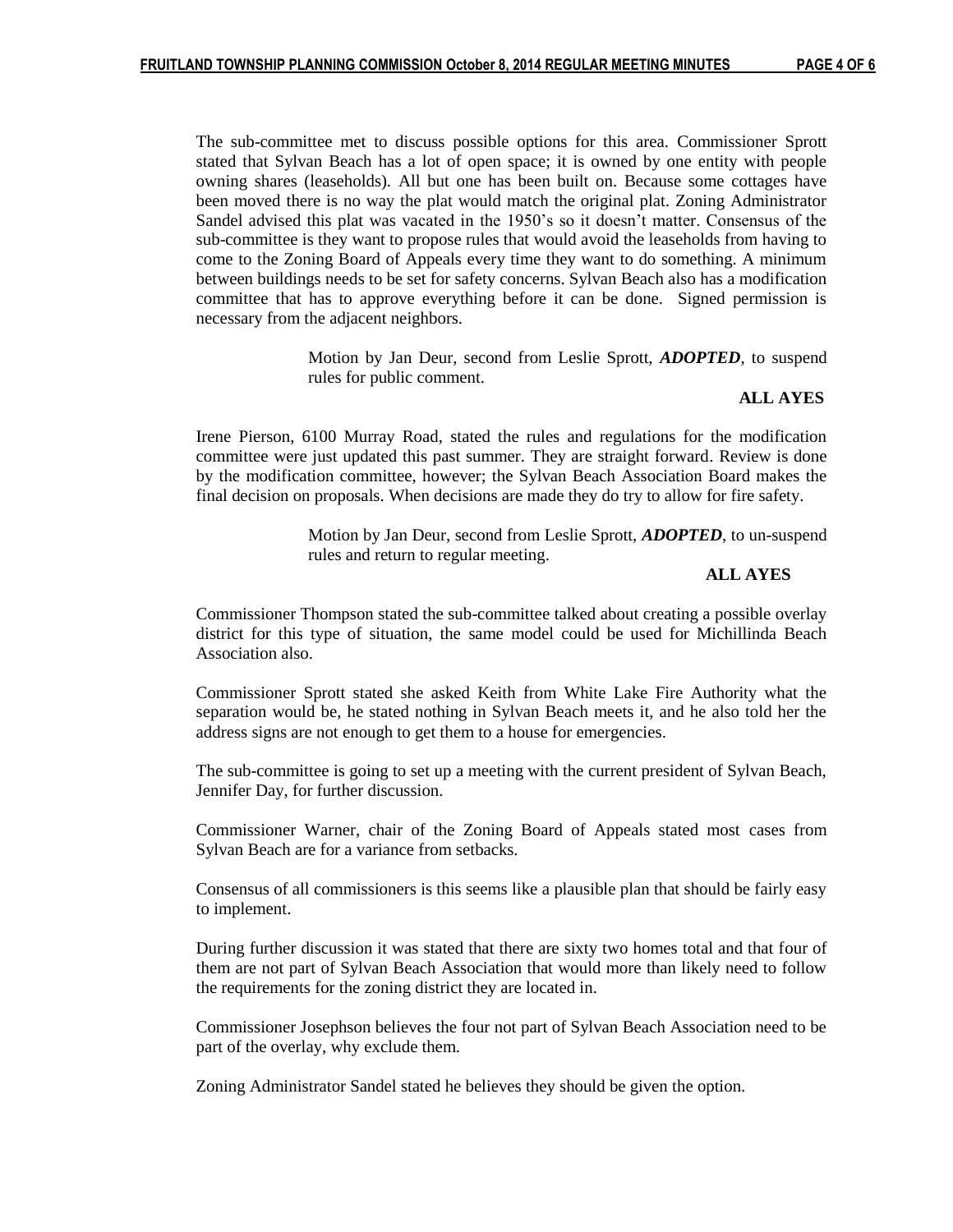Commissioner Deur said the current AG Overlay District probably would be a good model to follow.

Chairperson Roesler stated we do not want to be more restrictive.

 **Article III, General Provisions, Section 3.31 Average Setback Lines, Intent and possible conflicts with Zoning District Site Development Standards regarding Streams, Creeks & Lakes (sub-committee is Commissioners Warner, Josephson and Dykhouse)**

The sub-committee is working on rewriting the average setback language, if accepted when proposed it can be added to the list of things ready for Public Hearing.

## **Lakeside Inn (Chairperson Roesler, Commissioners Deur and Warner)**

Chairperson Roesler stated that the Township attorney and the Buzz's Lakeside Inn attorney have had discussions and it was decided to look at what can be done with the current zoning to enable them to continue what they have been doing.

## **3. Request from Muskegon County Clerk's Association – Discuss possible amendment to sign ordinance regarding political campaign signs.**

The Muskegon County Clerk's Association urges a collaborative effort for all Muskegon County Municipalities to have a uniform number of 10 days following general and special elections for removal of political campaign signs and that necessary actions to update and/or amend their ordinances and/or resolutions are taken, effective for the November 2016 general election.

Chairperson Roesler stated he has reviewed the current language and it states 5 days for the removal of such signs.

Commissioner Deur stated he is on the fence with this. He stated that Clerk Rillema does not have a strong desire to change and Attorney Even does not have a preference.

Commissioner Thompson stated he believes it would be easier if everyone in the County had the same number of days for removal.

Chairperson Roesler stated he believes this is trying to make it easier for the politicians.

Consensus was not to take any action at this time.

## **4. Master Plan Review**

Chairperson Roesler advised that Zoning Administrator Sandel, Commissioners Deur, Warren and himself had a phone conference with Planner Tim Johnson today to see if there are any state laws requiring changes. He will check and let us know, however, he does know of one and that is complete streets and we asked him to work on big box stores also.

We will continue review at the next meeting after business is taken care of, limiting the time to  $\frac{1}{2}$  to ¾ hour.